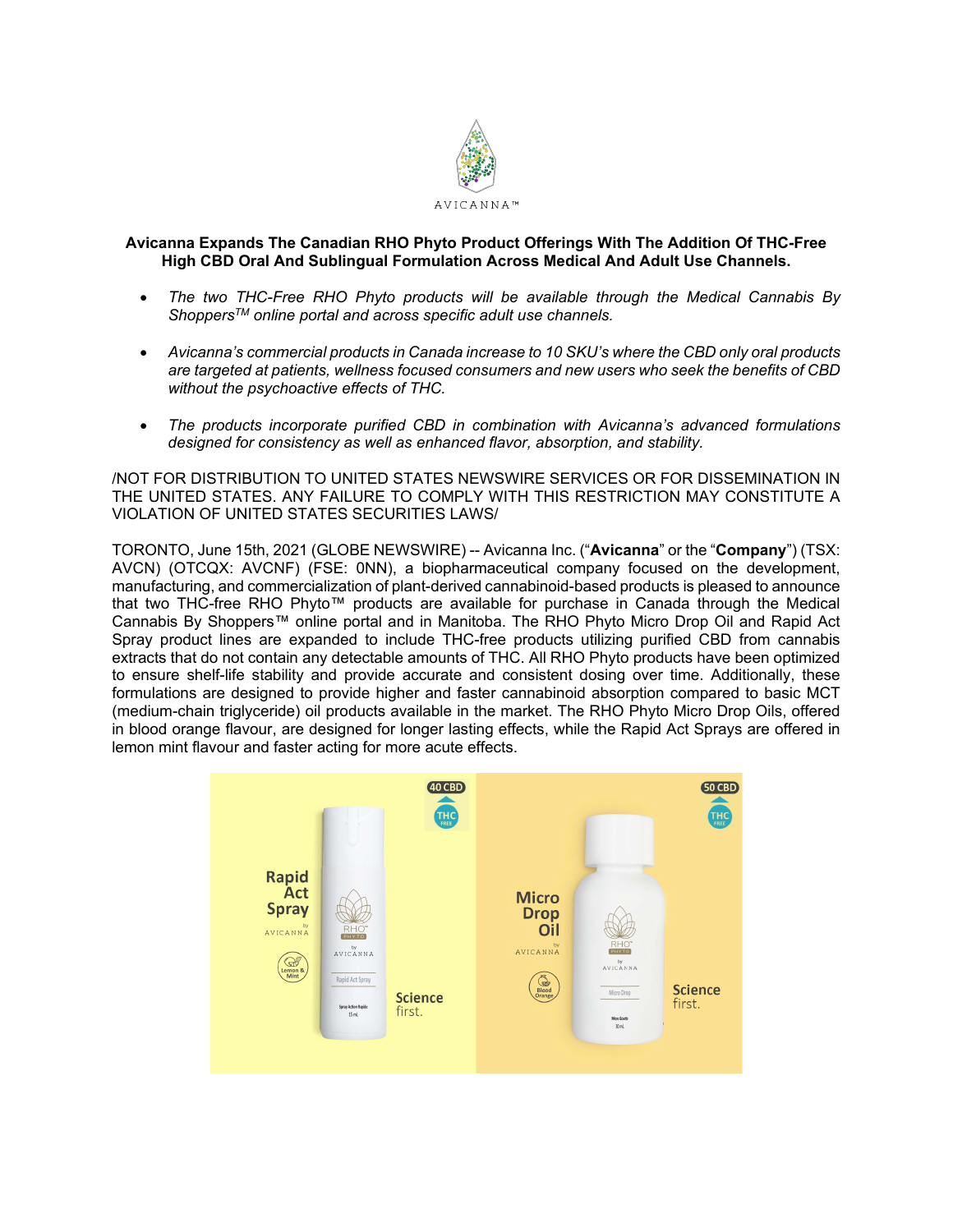## **Benefits Of Pure CBD Product Offerings**

THC-free cannabinoid products have long been advocated for by Health Care Providers as a potential alternative for individuals who should avoid THC. A recent Cannabis Consumer Report by Deloitte (the "**Deloitte Report**") demonstrated that new cannabis consumers reported key drivers for using CBD-only products being sleep and relaxation (58%), and alleviating stress or anxiety (47%). Additionally, another 47% were interested in using for specific medical reasons<sup>1</sup>.

"We are confident that these formulations complete Avicanna's RHO Phyto branded medical formulary and provide consumers, patients and the medical community access to standardized CBD products free of THC. We also believe that the opportunity for CBD only products is beyond the cannabis connoisseur and its potential channels will be beyond the current cannabis channels in the future." states Aras Azadian, CEO Avicanna Inc.

### **The Canadian Market Opportunity And Global Market Potential**

Avicanna's RHO Phyto products have had early success in both adult use and medical channels and the line extension that includes THC-free high CBD products further expands and now includes 7 SKUs in Canada. In parallel, patient and consumer interest for THC-free products and non-inhalable products continues to grow, the Deloitte Report found that 22% of returning and 39% of new consumers are interested in CBD only or THC-free products, while 30% of existing users cited lack of negative effects informing purchasing decisions.

### **About Avicanna**

Avicanna is a diversified and vertically integrated Canadian biopharmaceutical company focused on the research, development, and commercialization of plant-derived, cannabinoid-based products for the global consumer, medical, and pharmaceutical market segments.

Avicanna is an established leader in cannabinoid research and development, which it primarily conducts at its R&D headquarters in the Johnson & Johnson Innovation Centre, JLABS @ Toronto, Canada and in collaboration with leading Canadian academic and medical institutions. In addition to its developing pharmaceutical pipeline, Avicanna's team of experts have developed and commercialized several industry leading product lines, including:

- Pura Earth™ or Pura H&W™: an advanced and clinically tested line of CBD consumer dermacosmetic products; and,
- RHO Phyto™: an advanced line of medical cannabis products containing varying ratios of CBD and THC currently available nation-wide across Canada in partnership with Medical Cannabis by Shoppers™. RHO Phyto is the first strictly medical formulary of advanced "Cannabis 2.0" products, containing oils, sprays, capsules, creams, and gels, all developed with scientific rigour, manufactured under GMP standards and supported by pre-clinical data.

With ongoing clinical trials on its derma-cosmetic (branded as Pura Earth or Pura H&W), medical cannabis (branded as RHO Phyto) and a pipeline of pharmaceutical products, Avicanna's dedication to researching the important role that cannabinoids play in an increasingly wider scope of products has been at the core of the Company's vision since its inception. Furthermore, Avicanna's commitment to education is demonstrated through its annual medical symposium, the Avicanna Academy educational platform, and the My Cannabis Clinic patient program through its subsidiary company.

Avicanna manages its own supply chain including cultivation and extraction through its two majority-owned subsidiaries, Sativa Nativa S.A.S. and Santa Marta Golden Hemp S.A.S., both located in Santa Marta, Colombia. Through these sustainable, economical, and industrial scale subsidiaries, Avicanna cultivates, processes, and commercializes a range of cannabis and hemp cultivars dominant in CBD, CBG, THC, and other cannabinoids for use as active pharmaceutical ingredients. Avicanna's Avesta Genetica program specializes in the development and optimization of rare cultivars for commercial production along with